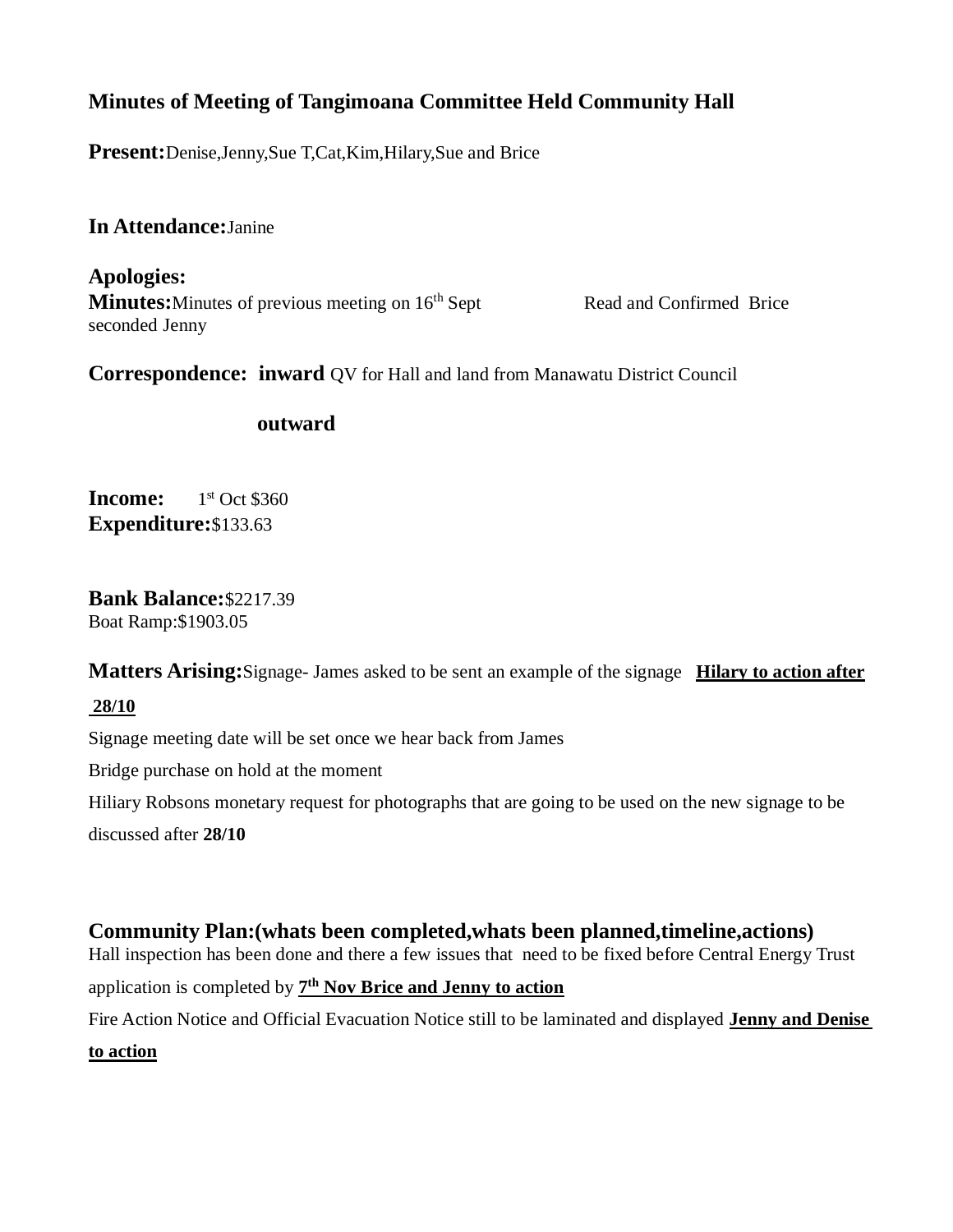**Hall:**Art and Craft Festival for Labour Weekend has been booked and the Tangimoana School has it booked for the following weekend.

Storage cupboards have been resorted and cleaned out excess chairs to requirements will be sold/given away and chandeliers will be put out at Art and Craft Festival for anyone wanting to purchase these Poutakawa tree outside Hall kitchen needs to be trimmed back as it is overgrowing onto the road -**Brice to action**

**Council Matters:**New Council to be sworn back in on Thursday the 24<sup>th</sup> of October we will then know the Community Councilor covering Tangimoana New bylaw passed dogs are now allowed in the CBD on a lead only Review on rural subdivisions to be done by the new council In the budget for Tangimoana are the following funds Walkway Project \$12,696.19 rolled over from last year

**General Business:**Beach carpark road on the right at the end of Beach Road the sand is very soft Can the council do anything about this? Plan B is widening the parking area near the two signs before going up Beach Road -**Janine to follow up with the council on this** Sign on private property coming into Tangimoana is offensive to some people and a complaint has been raised-**Janine to look into this** Tangimoana Tidings newsletter so far no monetary contributions from advertisers so they will be left out of the next newsletter Contributions for the next newsletter **Jenny R** will post on the Community Page on Facebook Public consultation on the new proposed signage drafts will be available at the Art and Craft Festival Labour Weekend

School has asked if they can dismantle the goalpost in the Reserve and move it to the school

**Brice is going to investigate** the feasibility this before the next meeting

Green Waste key is now in the letterbox at Geoff Goodman at 18 Kuku Street